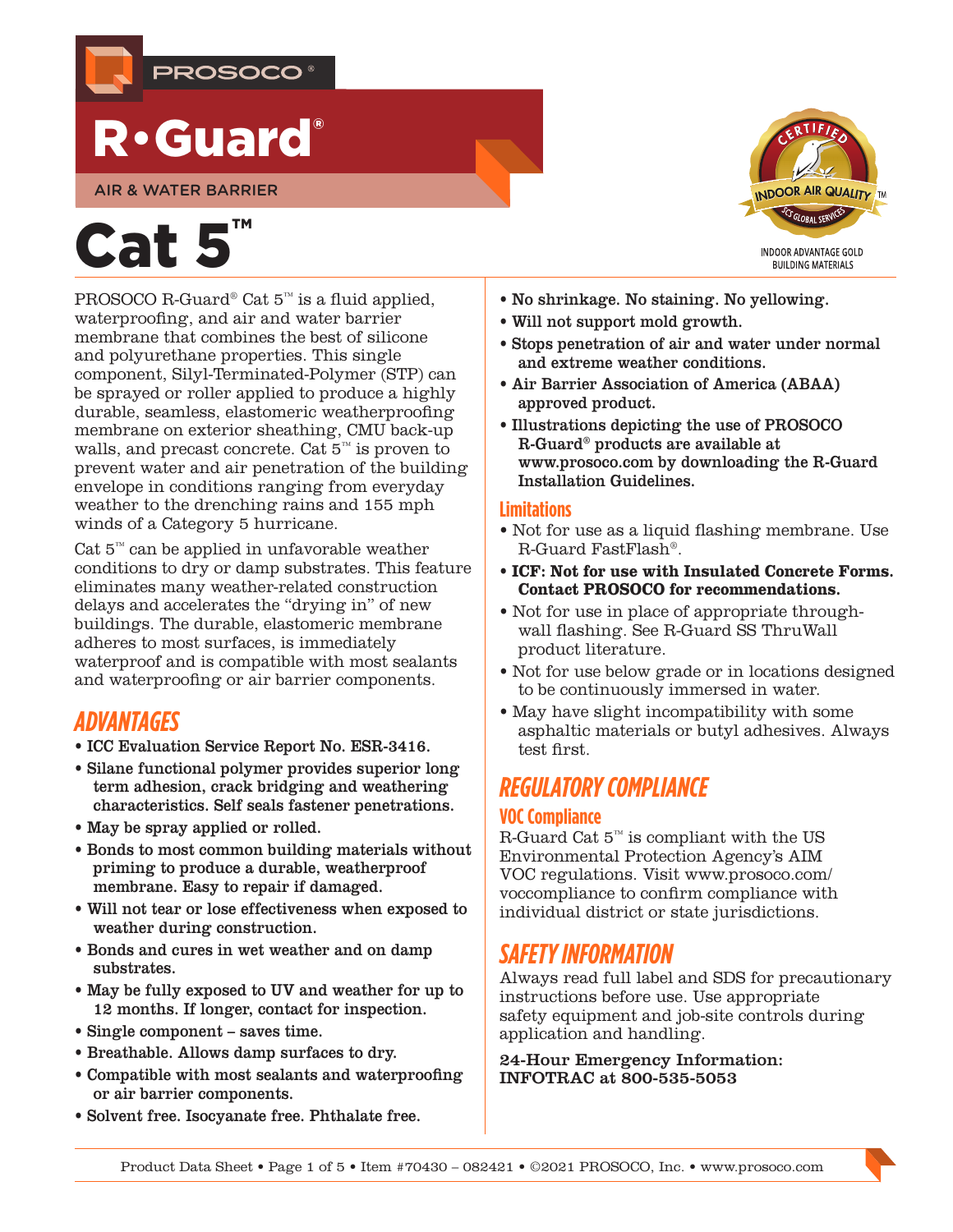## *TYPICAL TECHNICAL DATA*

| <b>FORM</b>             | viscous liquid, mild odor<br>light brown color  |  |
|-------------------------|-------------------------------------------------|--|
| <b>SPECIFIC GRAVITY</b> | 1.36                                            |  |
| pH                      | not applicable                                  |  |
| <b>WT/GAL</b>           | $11.3$ lbs                                      |  |
| <b>TOTAL SOLIDS</b>     | 99%                                             |  |
| <b>VOC CONTENT</b>      | $<$ 30 g/L                                      |  |
| <b>FLASH POINT</b>      | >200°F (>93°C)                                  |  |
| <b>FREEZE POINT</b>     | not applicable                                  |  |
| <b>SHELF LIFE</b>       | 1 year in tightly sealed,<br>unopened container |  |

#### **Cured Properties**

| Hardness, Shore A $20-25$          |                                                                       |
|------------------------------------|-----------------------------------------------------------------------|
| <b>Tensile Strength</b> $>100$ psi |                                                                       |
|                                    | Elongation at Break* $>400\%$ (ASTM D 412)                            |
| <b>Transfer Free Time</b>          | 1–2 hours at $73^{\circ}F(23^{\circ}C)$ ,<br>$50\%$ Relative Humidity |

\*Elongation per ASTM D 412 is not a requirement of the Air Barrier Association of America's (ABAA) Acceptance Criteria for Liquid Applied Membranes nor is it a requirement of the International Code Council Evaluation Service's Acceptance Criteria for Water-Resistive Coatings used as Water-Resistive Barriers over exterior Sheathing (ICC-ES AC212). Elongation is not a requirement of the AAMA 714 Specification for Liquid Applied Flashing used to Create a Water-Resistive Seal Around Exterior Wall Openings. There is no data to support that certain levels of elongation must be achieved to perform as a fluid applied WRB or as a fluid applied flashing. Specifications should be based upon performance test results like those required from the referenced organizations. Refer to the R-Guard Cat 5™ Product Test Results for a complete list of performance test results.

## *PREPARATION*

Protect people, vehicles, property, plants and all other surfaces not intended for application. To ensure best results, apply to clean surfaces free of contaminants. Chemical residues, surface oxidation, surface coatings or films may adversely affect adhesion. Pressure-treated wood or fire-retardant wood and other contaminated surfaces should be cleaned with an Isopropyl Alcohol wipe and allowed to flash-off before application of R-Guard products.

Concrete must be in place 3–7 days and free of any curing compounds or form release agents before permeable R-Guard products are applied. Mortar joints in CMU construction must have a minimum 3 day cure before treated with R-Guard products.

Remove and replace damaged sheathing. On exterior sheathing, treat cracks with R-Guard Joint & Seam Filler and/or R-Guard FastFlash®, as needed.

In rough openings, and where appropriate, prepare all raw gypsum board edges with R-Guard PorousPrep. Apply to raw gypsum board edges in a thin, uniform coat according to published application instructions. Do not over apply. Allow to dry tack-free before application of R-Guard products.

Use R-Guard Joint & Seam Filler and/or R-Guard FastFlash® on joints, seams and all other interfaces, as needed. Let Joint & Seam Filler and/ or FastFlash® skin over before applying Cat 5™.

Roofing systems must be capped and sealed or top of walls protected from water intrusion both before and after air barrier system installation. Water intrusion may interfere with bonding of air barrier waterproofing materials and/or detrimentally impact the performance of such materials.

#### **Surface & Air Temperatures**

Substrate and temperature conditions between 32°F (0°C) and 110°F (43°C) are required for proper curing and drying of material to take place.

Hot Weather Conditions/Precautions: When air or surface temperatures exceed 95°F (35°C), apply product to the shady side of structure before daytime air and surface temperatures reach their peak. Hot surfaces may be cooled with a mist of fresh water. Keep containers closed and out of direct sunlight when not in use. Do not apply when substrate temperature exceeds 110°F (43°C).

Cold Weather Conditions/Precautions: Product may be applied to frost-free substrates at temperatures below 32°F (0°C). Product will not begin to cure until temperatures reach 32°F (0°C) and remain above freezing. Keeping material stored in a heated environment prior to use and misting applied material with warm, fresh water will help in these conditions. Product and sprayer must be 60°F (15°C) or higher for proper spraying. Contact PROSOCO for cold weather spraying recommendations.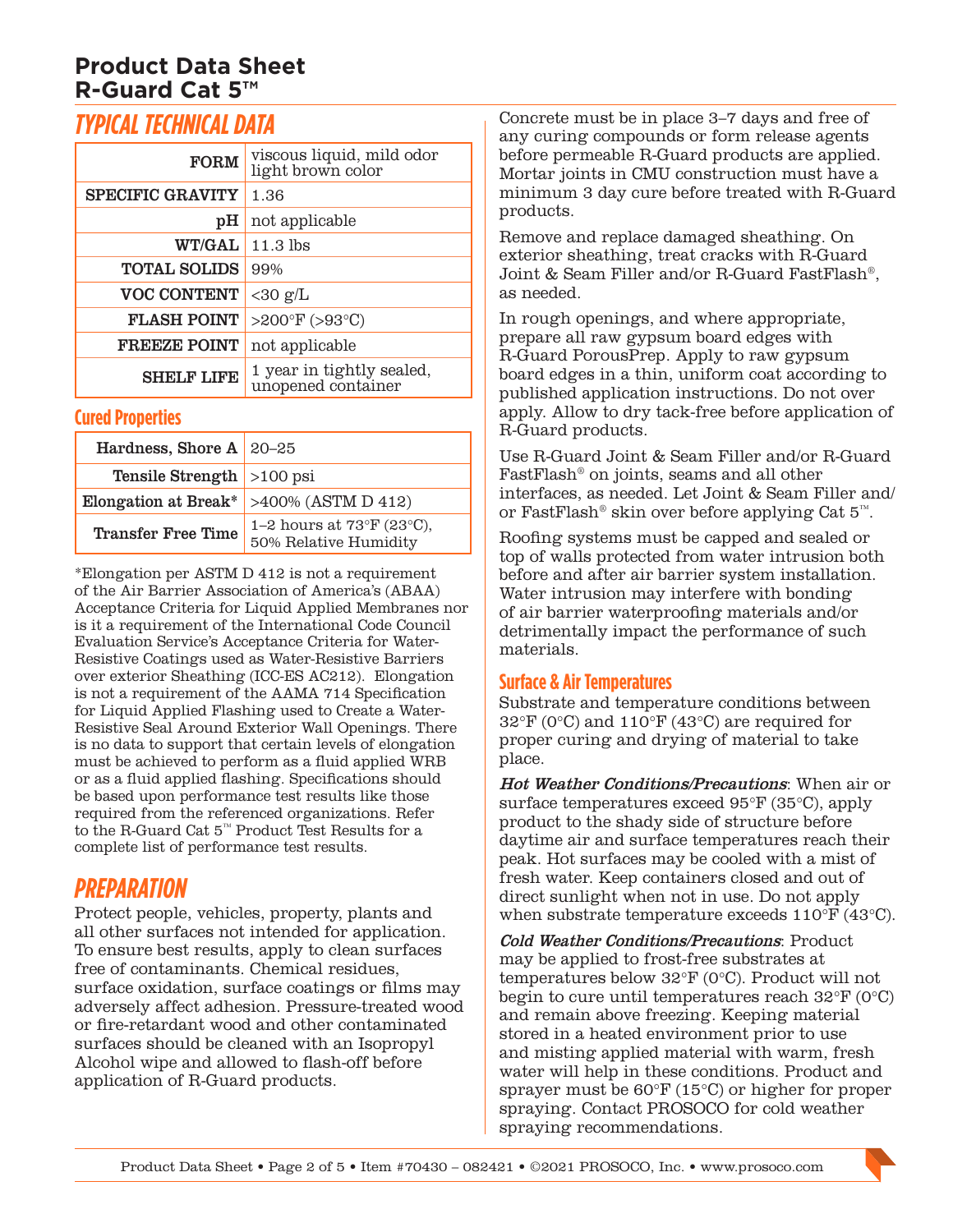Low Humidity Conditions/Precautions: The process of curing may take longer when lower humidity levels occur. A light misting of fresh water over the treated surface will accelerate curing if necessary.

Though Cat  $5^{\omega}$  may be applied to damp surfaces and tolerates rain immediately after application, do not apply to surfaces with standing water or frost. Contact PROSOCO if conditions are questionable. As with any coating, application to substrates with high moisture content may lead to blistering of the material.

#### **Equipment**

#### **Recommended Spray Equipment**

| <b>EQUIPMENT</b>                                            | <b>GRACO</b>                                                                          | <b>TITAN</b>                                             |
|-------------------------------------------------------------|---------------------------------------------------------------------------------------|----------------------------------------------------------|
| Sprayer:<br>$>4000$ psi,<br>$>2.5$ gpm,<br>Direct Immersion | 833 Direct Immersion<br>933 Direct Immersion<br>675 Direct Immersion<br>or equivalent | PowrTwin<br>12000di Direct<br>Immersion<br>or equivalent |
| Hose:<br>up to 200 ft                                       | $\frac{1}{2}$ " ID, 24000 psi                                                         | $\frac{1}{2}$ ID, ≥4000 psi                              |
| Whip:<br>6 to 10 ft                                         | 3/8" whip and gun<br>swivel                                                           | 3/8" whip and<br>gun swivel                              |
| Gun:<br>listed or<br>equivalent                             | HD Blue 241706                                                                        | RX-Apex                                                  |
| Tip                                                         | 523 reversible tip                                                                    | HD 523<br>reversible tip                                 |

#### Recommended Accessories

- Spray tip extension improves delivery and extends reach
- Spray tip swivel for extension

**NOTE:** Other combinations of sprayers, guns, and tip sizes can be qualified by the contractor to achieve the desired application properties.

When selecting airless spray equipment, it is important to ensure the sprayer is direct immersion and can maintain at least 3500–4000 psi at the spray tip. Remove all filters prior to spraying.

#### **Recommended Roller Equipment**

Product may also be applied with a standard 3/8 to 3/4 inch nap roller.

#### **Proper Power Sprayer Equipment Maintenance**

Always review the recommended daily maintenance instructions provided by the pump manufacturer.

BEFORE USE: Ensure the sprayer has been flushed with an approved solvent, such as mineral spirits. Do not rinse with water.

Take caution during use to prevent open pail of material from skinning during application. Plastic sheeting may be placed on the material to prevent air exposure.

AFTER USE: Ensure all tips, hoses, and the sprayer have been completely flushed with mineral spirits or other approved solvent immediately after use. NEVER run water though the pump when using Cat  $5^{\mathbb{N}}$ , as this is a moisture curing product and will react with any water in the pump and lines. DO NOT allow Cat 5™ to sit idle in the sprayer for more than 15 minutes. Thoroughly flush equipment with approved solvent after each use.

#### **Storage & Handling**

Store in a cool, dry place. Keep container tightly closed when not dispensing. Do not open container until preparation work has been completed. Do not alter or mix with other chemicals. When stored at or below 80°F (27°C) Cat  $5^{\text{m}}$  has a shelf life of 12 months after the date of manufacture. This shelf life assumes upright storage of factory-sealed containers. Do not double stack pallets. Dispose of unused product and container in accordance with local, state and federal regulations.

## *APPLICATION*

Read "Preparation" and the Safety Data Sheet before use. Not for use with Insulated Concrete Forms. Contact Prosoco for recommendations.

#### **Dilution & Mixing**

Apply as packaged. Do not dilute or alter, or use for applications other than specified. Using a low-speed drill and paddle, mix well from top to bottom and side-to-side for a minimum of 3 minutes before use. Avoid mixing air into the product.



#### **Typical Coverage Rates**

Coverage rates will vary depending on surface porosity, moisture uptake, and other factors. Unless otherwise required by the referenced test method, test results cited were achieved when the product was applied at 15 wet mils to DensGlass® gold fiberglass mat gypsum sheathing. Some gypsum sheathing products, OSB and CMU may require additional material to achieve the desired mil thickness for a pinhole free coating. In those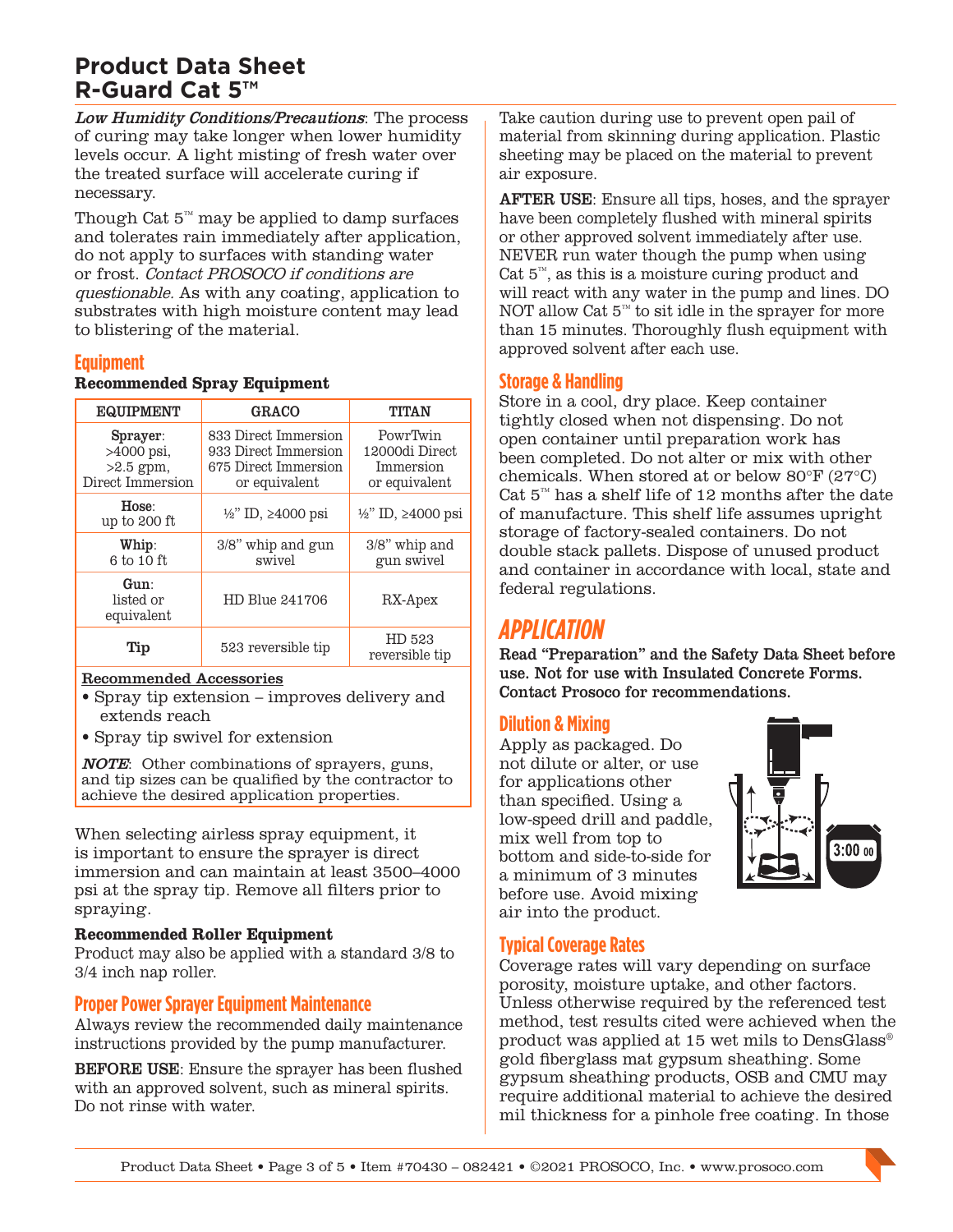cases, more than two coats may be required to achieve a pinhole free coating. Actual rates must be determined through mock-up applications.

For more information regarding coverage rates as it pertains to glass-mat sheathing, please consult the [AMT Laboratories Technical Bulletin](https://prosoco.com/app/uploads/2018/11/coating-problems-caused-by-differences-in-glass-mat-sheathing-tech-note.pdf) available at [www.prosoco.com/s](http://www.prosoco.com/literature-library/)upport/productliterature-library/.

Cat  $5^{\text{m}}$  is sold in 5 gallon containers.

- Exterior Gypsum Board, OSB and Plywood: 50–100 [sq.ft](http://sq.ft). per gallon
- CMU: 50–80 [sq.ft](http://sq.ft). per gallon

#### **Application Instructions**

1. With the spray gun 12-18 inches from the surface, spray apply 15 wet mils using a crosshatch spray pattern. Ensure there are no pinholes, voids or gaps in the membrane. Alternatively, roller apply using vertical strokes with a slight diagonal slant. Ensure there are no pinholes, voids or gaps in the membrane.

NOTE: If air or surface temperatures exceed 95°F (35°C), apply to shaded surfaces and before daytime air and surface temperatures reach their peak.

- 2. Seal masonry ties and properly prepared penetrations as work progresses. Some substrates will require additional material to achieve a continuous coating. Inspect surface after initial application and touch-up as needed. CMU, OSB and exceptionally porous gypsum sheathing may require more than two coats.
- 3. Allow product to cure and dry. Wind, high temperatures and high humidity will accelerate drying. Low temperatures and low relative humidity will extend cure time. Lightly mist treated surfaces with fresh water to accelerate cure.
- 4. Inspect membrane before covering to ensure a void- and pinhole-free surface. Repair any deep gouges, punctures or damaged areas with FastFlash® or Joint & Seam Filler. If the surface of the primary air barrier or liquid flashing membrane is damaged during construction, remove all loose surface contaminants before selective re-coating with additional FastFlash®, Joint & Seam Filler or Cat 5™. Overlap repairs, penetration treatments, transitions, SS ThruWall, rigid flashing and other air barrier components to ensure positive drainage and continuity of the air and water barrier.

## *BEST PRACTICES*

Cat 5™ bonds tenaciously. Carefully protect all nearby surfaces not intended for treatment. Immediately clean up incidental contact using mineral spirits or similar solvent.

Always use Joint & Seam Filler, FastFlash® and AirDam® where required. Do not substitute.

#### Not for use with Insulated Concrete Forms. Contact PROSOCO for recommendations.

Prepare all rough openings with Joint & Seam Filler and/or FastFlash<sup>®</sup>. Allow to skin over. Overlap Cat 5™ onto FastFlash® by 2 inches or more. A slightly diagonal vertical application stroke provides best coverage.

If errant nails/fasteners that do not engage with studs are removed, fill the holes with additional Joint & Seam Filler to ensure the continuity of the air and water-resistive barrier.

For Cast-in-Place Concrete Applications, the concrete designated for application must be clean, smooth and free of curing compounds and form release agents. Repair bug holes, honey combing and other imperfections using a suitable cementitious mortar. Remove concrete splashes, over pours, grout or slurry rundown using appropriate mechanical means. Fill and prepare minor imperfections in the concrete surface with R-Guard Joint & Seam Filler. After product application, inspect the surface to ensure the coating is applied at the appropriate wet mil thickness, achieving a continuous film and free of pinholes. Treat visible pinholes or breaks in the film with additional primary air and water barrier coating or R-Guard FastFlash®.

Roofing systems must be capped and sealed or top of walls protected from water intrusion both before and after air barrier system installation. Water intrusion may interfere with bonding of air barrier waterproofing materials and/or detrimentally impact the performance of such materials.

For more information regarding coverage rates as it pertains to glass-mat sheathing, please consult the [AMT Laboratories Technical](https://prosoco.com/app/uploads/2018/11/coating-problems-caused-by-differences-in-glass-mat-sheathing-tech-note.pdf)  [Bulletin](https://prosoco.com/app/uploads/2018/11/coating-problems-caused-by-differences-in-glass-mat-sheathing-tech-note.pdf) available at [www.prosoco.com/](http://www.prosoco.com/literature-library/)support/ product-literature-library/.

Illustrations depicting the use of PROSOCO R-Guard® products are available at [www.prosoco.com](http://www.prosoco.com) by downloading the [R-Guard](https://prosoco.com/products/air-water-barriers/resources/)  [Installation Guidelines.](https://prosoco.com/products/air-water-barriers/resources/)

To schedule field technical support, contact your PROSOCO Technical Customer Care at 800-255-4255. Field visits by PROSOCO personnel are for the purpose of making technical recommendations only. **PROSOCO** is not responsible for providing job-site supervision or quality control. Proper application is the responsibility of the applicator.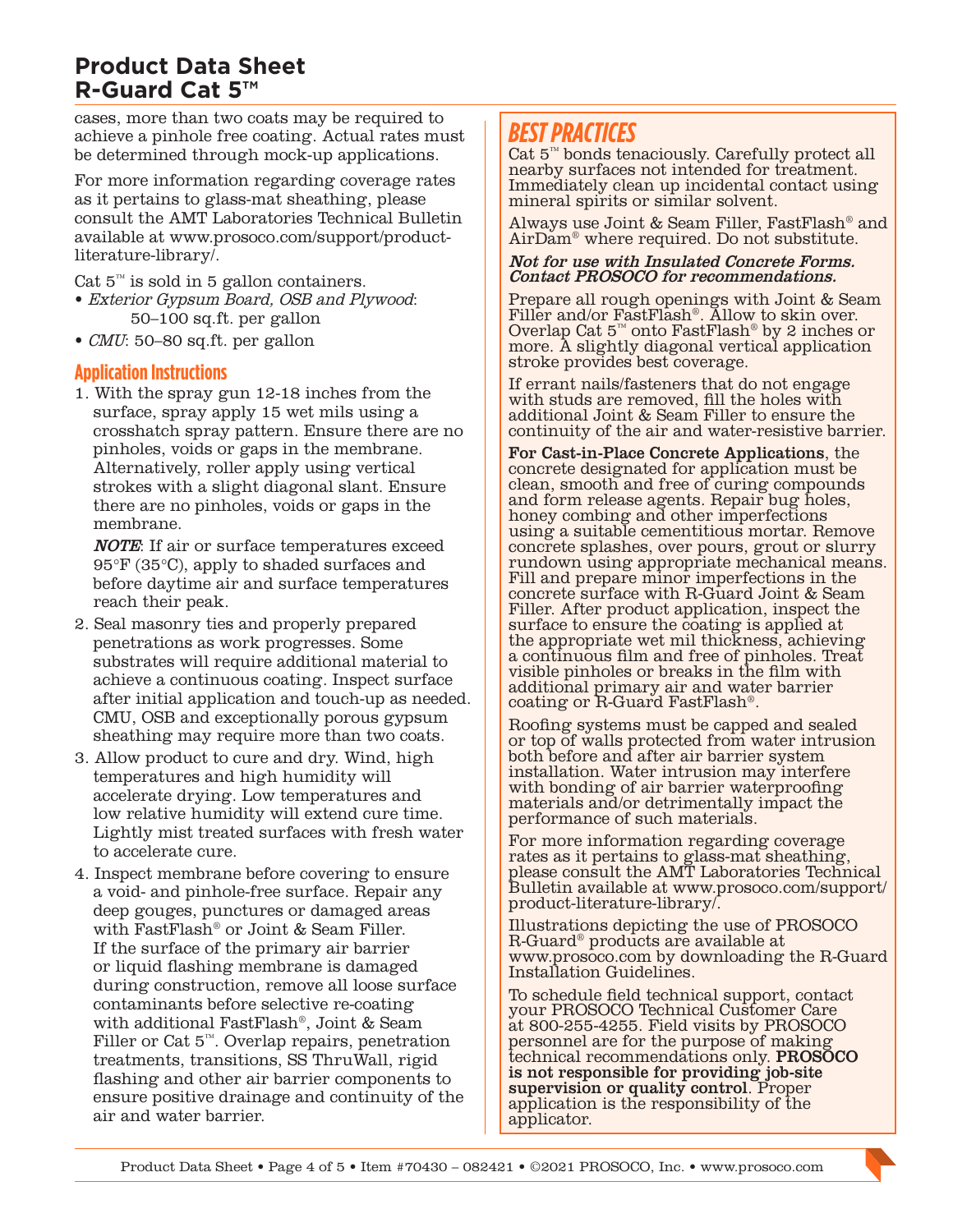#### **Cleanup**

Clean tools and equipment with mineral spirits or similar solvent immediately after use. Do not allow Cat 5™ to sit idle in the sprayer for more than 15 minutes.

#### **Drying**

At 70°F (21°C) and 50% relative humidity, product skins in approximately 1 hour and dries in approximately 12 hours when applied at 15 mil thickness. Low temperatures and low relative humidity slow dry time. Wind, high temperatures and high humidity accelerate drying.

#### *WARRANTY*

The information and recommendations made are based on our own research and the research of others, and are believed to be accurate. However, no guarantee of their accuracy is made because we cannot cover every possible application of our products, nor anticipate every variation encountered in masonry surfaces, job conditions and methods used. The purchasers shall make their own tests to determine the suitability of such products for a particular purpose.

PROSOCO, Inc. warrants this product to be free from defects. **Where permitted by law, PROSOCO makes no other warranties with respect to this product, express or implied, including without limitation the implied warranties of merchantability or fitness for particular purpose**. The purchaser shall be responsible to make his own tests to determine the suitability of this product for his particular purpose.

PROSOCO's liability shall be limited in all events to supplying sufficient product to re-treat the specific areas to which defective product has been applied. Acceptance and use of this product absolves PROSOCO from any other liability, from whatever source, including liability for incidental, consequential or resultant damages whether due to breach of warranty, negligence or strict liability. This warranty may not be modified or extended by representatives of PROSOCO, its distributors or dealers.

## *CUSTOMER CARE*

Factory personnel are available for product, environment and job-safety assistance with no obligation. Call 800-255-4255 and ask for Customer Care – technical support.

Factory-trained representatives are established in principal cities throughout the continental United States. Call Customer Care at 800-255- 4255, or visit our website at [www.prosoco.com](http://www.prosoco.com), for the name of the PROSOCO representative in your area.